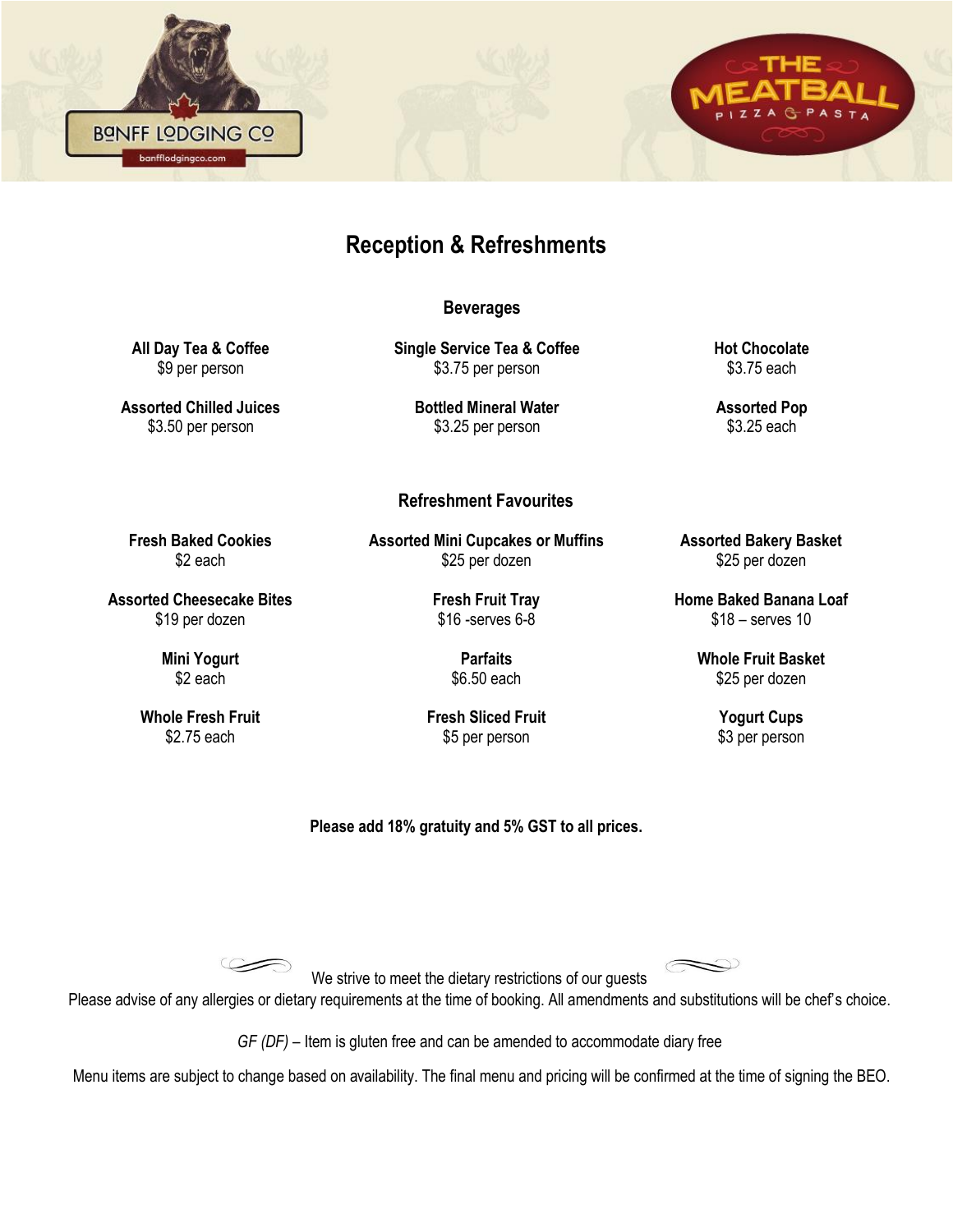

**BONFF LODGING CO** banfflodgingco.com

Minimum order of 10 pizzas required

**The Gardener**

Roasted Italian vegetables & fresh herbs, topped with mozzarella & feta cheeses

**La Vita**

Spicy chorizo sausage, honey-glazed ham, crispy bacon & mozzarella cheese

**The Boozy**

Tequila-brushed base topped with chicken, spinach, roasted garlic and feta cheese **Don Gambino**

Double smoked bacon, candied apples & arugula, mozzarella & gorgonzola cheese

#### **Baby Faced Fungi**

Prosciutto & button mushrooms with mozzarella, feta & asiago cheeses

#### **The Big Kahuna**

Locally sourced ham, tangy pineapple tidbits & loads of mozzarella

**The Dillinger**

Spicy chorizo sausage, onions, black olives, tomatoes, bell peppers and mozzarella cheese on a chipotle marinara base drizzled with sweet balsamic vinegar.

### **Margherita**

Diced tomatoes, mixed herbs and mozzarella cheese on a marinara base, drizzled with olive oil and topped with fresh basil.

### **The God Father**

Pepperoni, chicken fingers and jalapeños on a marinara base smothered in mozzarella cheese and drizzled with BBQ sauce. topped with fresh basil.

### **Lil' Pep**

Loaded with pepperoni on a marinara base and smothered with mozzarella cheese.

### **Genovese**

Chicken, bacon and bell peppers on a chipotle marinara base covered in mozzarella cheese and drizzled with basil pesto oil.

### **Capone**

Our renowned lamb and beef meatballs, peppers, mushrooms and red onions on a marinara base smothered in mozzarella cheese.

### **\$20** per 12" Pizza

Add \$5.00 per Pizza for Gluten Free Add \$3.00 per Pizza for Dairy Free Cheese

Add 2 domestic drinks of beer, wine, or highballs for **\$12** per person

Please add 18% gratuity and 5% GST to all prices.